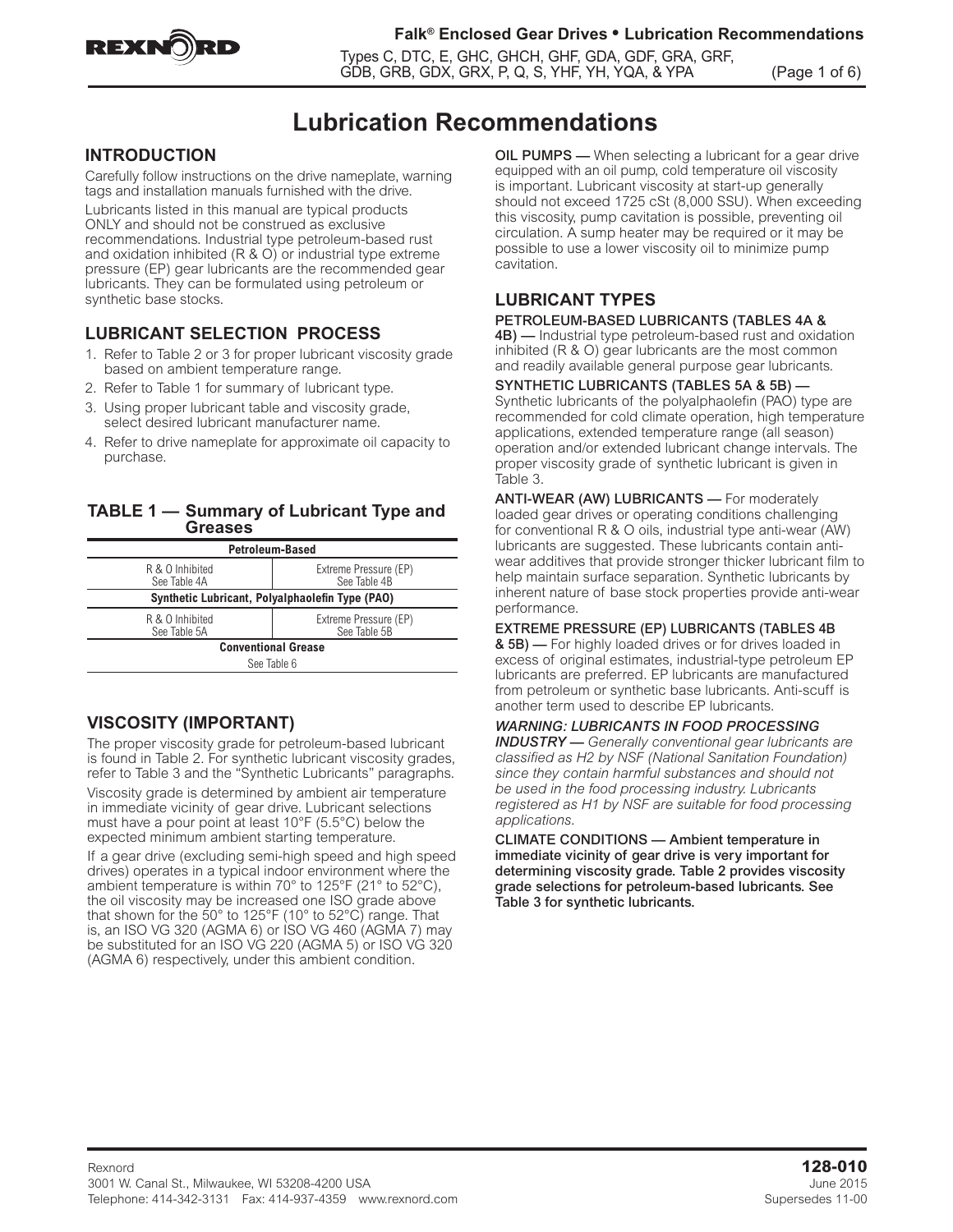

# **OIL LEVELS**

Prior to filling gear drives, remove the inspection cover (on drives so equipped) and flood the oil troughs with a generous flow of oil to the bearings. Fill the drive with oil to the level indicated on the oil dipstick or appropriate plug. Approximate oil capacities are given on the drive nameplate.

#### **LUBRICATION SYSTEMS Reviewer and distribution of all bearings and generally and generally and generally and generally and generally**

**OIL PUMPS** — Occasionally gear drives are equipped with oil number of the oriental vehicle of the oriental vehicles with oil pumps, either for special lubrication considerations or for outcrinel cooling. When se or for external cooling. When so

SPLASH LUBRICATED UNITS — Standard Type GHB, Y, YB &

equipped, run the lubrication external cooling. When so equipped, equipped, run the lubrication<br>system for several minutes to fill by stem for several minutes to fill<br>the system components. Verify that the pump is circulating oil properly then recheck the oil level. properly then recheck the oil level.

Before starting the gear drive, rotate the input shaft by hand to check for any obstruction. Then start the drive and allow it to run



without a load for several minutes. Shut down and recheck oil level. Add oil to compensate for cooler, filter, etc., oil capacities. If everything is satisfactory, the drive is ready for operation. **CAUTION**: **CAUTION**: **CONSULTER** 

# **TABLE 2 - Viscosity Grade Recommendations for Petroleum-Based Lubricants**

|                                                   |                                                 |                                          |                   | <b>Normal Climates</b>                           |                                                      |                     |  |  |
|---------------------------------------------------|-------------------------------------------------|------------------------------------------|-------------------|--------------------------------------------------|------------------------------------------------------|---------------------|--|--|
| <b>Drive Description</b>                          | <b>Classification</b><br>Symbol<br>(Drive Type) | <b>Drive</b><br><b>Size</b>              |                   | +15° to +60°F<br>$(-9° to +16°C)$                | +50° to +125°F<br>$(+10^{\circ}$ to $+52^{\circ}$ C) |                     |  |  |
|                                                   |                                                 |                                          | ISO-VG            | AGMA                                             | ISO-VG                                               | AGMA                |  |  |
|                                                   | Y1<br>YF1                                       | 50-135, 2050-2135<br>1080-1135           |                   |                                                  |                                                      |                     |  |  |
| Parallel Shaft and Horizontal Right Angle         | Y1<br>YF1                                       | 140-195, 2140-2165<br>1140-1195          |                   |                                                  |                                                      |                     |  |  |
| <b>Roller BearingsFabricated Steel Housings</b>   | Y2 & YB2<br>Y2 & YB2                            | 50-195<br>2050-2245                      |                   | See Manual 148-050                               |                                                      |                     |  |  |
|                                                   | Y3, YB3 & 4<br>Y3, YB3 & 4                      | 50-135, 2050-2135<br>140-195, 2140-2245  |                   |                                                  |                                                      |                     |  |  |
| <b>Vertical Right Angle</b>                       | YBX2<br>YBX3                                    | 50-135, 2070-2135<br>50-135, 2070-2135   |                   | See Manual 148-050                               |                                                      |                     |  |  |
| <b>Fabricated Steel Housings</b>                  | YBX2<br>YBX3                                    | 140-195, 2140-2195<br>140-195, 2140-2195 |                   |                                                  |                                                      |                     |  |  |
| <b>Parallel Shaft</b>                             | GHC, GHF                                        | 5                                        | 100               | 3                                                | 220                                                  | 5                   |  |  |
| <b>Sleeve and Roller Bearings</b>                 | GDA, GDF                                        | $6 - 9$                                  | 150               | $\overline{4}$                                   | 220                                                  | 5                   |  |  |
| <b>Cast Iron Housings</b>                         | GRA, GRF                                        | $10 - 13$                                | 150               |                                                  | 220                                                  | 5                   |  |  |
|                                                   | 2000 GHB1<br>GHB                                | 2050-2120<br>$3 - 5$                     |                   | See Manual 148-050                               |                                                      |                     |  |  |
| <b>Right Angle</b>                                | GDB                                             | $6-9$                                    | 150               | $\overline{4}$                                   | 220                                                  | 5                   |  |  |
|                                                   | GRB                                             | $10 - 12$                                | 150               | $\overline{4}$                                   | 220                                                  | 5                   |  |  |
| <b>Horizontal and Vertical Cast Iron Housings</b> | GDX<br>GDX, GRX<br><b>DTC</b>                   | 4, 5<br>$6 - 12$<br>3 & 5                | 100<br>150<br>150 | 3<br>$\overline{4}$<br>$\overline{4}$            | 220<br>220<br>220                                    | 5<br>5<br>5         |  |  |
|                                                   | YHF1<br>YH1<br>YH <sub>2</sub>                  | 1080-1135<br>2050-2125<br>2050-2175      | 100<br>100<br>150 | 3<br>$\ensuremath{\mathsf{3}}$<br>$\overline{4}$ | 220<br>220<br>220                                    | 5<br>5<br>5         |  |  |
| <b>Parallel Shaft Semi-High Speed</b>             | GHCH                                            | 5                                        | 68                | $\overline{c}$                                   | 100                                                  | 3                   |  |  |
| Sleeve, Roller and Ball Bearings                  | <b>GHCH</b>                                     | $6 - 13$                                 | 100               | 3                                                | 150                                                  | 4                   |  |  |
|                                                   | S Press Lube<br>S Splash Lube                   | All Sizes                                | 46†<br>100        | 1 <sup>†</sup><br>3                              | 68<br>150                                            | $\overline{c}$<br>4 |  |  |
| <b>Parallel Shaft High Speed</b>                  |                                                 |                                          |                   |                                                  |                                                      |                     |  |  |
| <b>Sleeve Bearings</b>                            | Q, P, YQA, YPA                                  | All Sizes                                | 46†               | $1+$                                             | 68                                                   | $\overline{2}$      |  |  |
|                                                   | All E & C Types                                 | All Sizes                                | 150               | $\overline{A}$                                   | 220                                                  | 5                   |  |  |
| <b>Motoreducers</b>                               | FC & FZ Types                                   | 2040-2130 Sizes                          |                   |                                                  | See Manual 318-100                                   |                     |  |  |
| <b>Concentric Shaft Speed Reducers</b>            | FC, FCB, FZ & FZB Types                         | 1020-1130 Sizes                          |                   |                                                  | See Manual 318-040                                   |                     |  |  |
|                                                   |                                                 | 5107-5315                                |                   |                                                  | See Manual 378-200                                   |                     |  |  |
| <b>Shaft and Flange Mounted Drives</b>            | J Types                                         | 5407-5608                                |                   |                                                  | See Manual 378-206                                   |                     |  |  |

† Lubricant inlet temperature to gear drive must not exceed 100°F(38°C) when using an ISO VG 46 (AGMA No. 1) oil (193 to 235 SSU at 104°F; 41.5-50.6 cSt at 40°C) in a pressure lubrication system.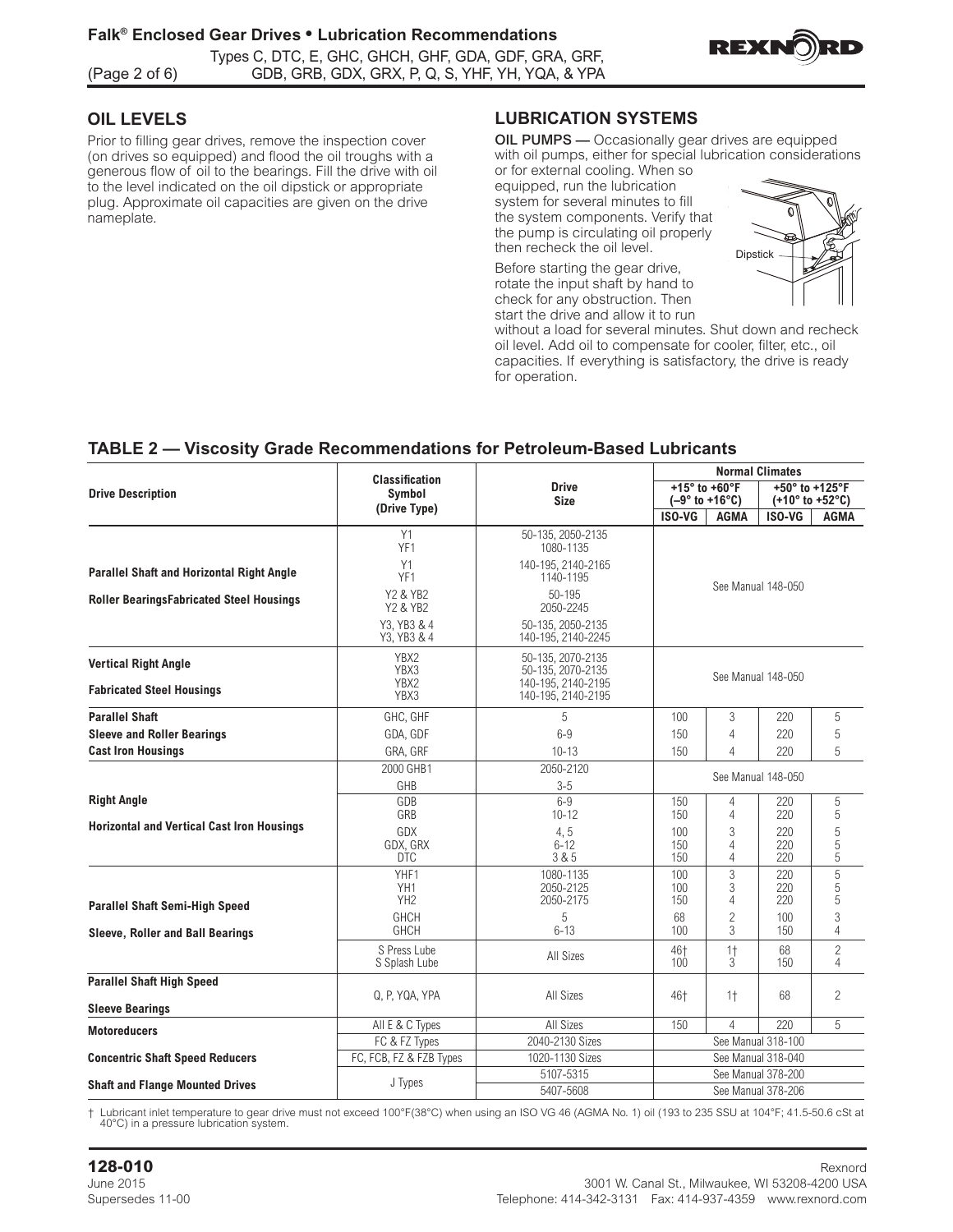

Types C, DTC, E, GHC, GHCH, GHF, GDA, GDF, GRA, GRF, GDB, GRB, GDX, GRX, P, Q, S, YHF, YH, YQA, & YPA (Page 3 of 6)

## **TABLE 3 — Viscosity Grade Recommendations for Synthetic Lubricants**

|                                                             |                                 |                                          |                                                            |                               | <b>Cold Climates</b>                      |                                                    | <b>Normal Climates</b>                   |                                  |                                                      |                     |
|-------------------------------------------------------------|---------------------------------|------------------------------------------|------------------------------------------------------------|-------------------------------|-------------------------------------------|----------------------------------------------------|------------------------------------------|----------------------------------|------------------------------------------------------|---------------------|
| <b>Drive Description</b>                                    | <b>Classification</b><br>Symbol | <b>Drive</b><br><b>Size</b>              | $-30^\circ$ to +10°F<br>$(-34^{\circ}$ to $-12^{\circ}$ C) |                               | $-15^\circ$ to +50°F<br>$(-26° to +10°C)$ |                                                    | $+15^\circ$ to +60°F<br>$(-9° to +16°C)$ |                                  | +50° to +125°F<br>$(+10^{\circ}$ to $+52^{\circ}$ C) |                     |
|                                                             | (Drive Type)                    |                                          | ISO-VG                                                     | <b>AGMA</b>                   | ISO-VG                                    | <b>AGMA</b>                                        | ISO-VG                                   | <b>AGMA</b>                      | ISO-VG                                               | <b>AGMA</b>         |
|                                                             | Y1<br>YF <sub>1</sub>           | 50-135, 2050-2135<br>1080-1135           |                                                            |                               |                                           |                                                    |                                          |                                  |                                                      |                     |
| <b>Parallel Shaft and</b><br><b>Horizontal Right Angle</b>  | Y1<br>YF <sub>1</sub>           | 140-195. 2140-2165<br>1140-1195          |                                                            |                               |                                           |                                                    |                                          |                                  |                                                      |                     |
| <b>Roller BearingsFabricated</b><br><b>Steel Housings</b>   | Y2 & YB2<br>Y2 & YB2            | 50-195<br>2050-2245                      | See Manual 148-050                                         |                               |                                           |                                                    |                                          |                                  |                                                      |                     |
|                                                             | Y3, YB3 & 4<br>Y3, YB3 & 4      | 50-135, 2050-2135<br>140-195, 2140-2245  |                                                            |                               |                                           |                                                    |                                          |                                  |                                                      |                     |
| <b>Vertical Right Angle</b>                                 | YBX2<br>YBX3                    | 50-135, 2070-2135<br>50-135, 2070-2135   |                                                            |                               |                                           |                                                    | See Manual 148-050                       |                                  |                                                      |                     |
| <b>Fabricated Steel Housings</b>                            | YBX2<br>YBX3                    | 140-195, 2140-2195<br>140-195, 2140-2195 |                                                            |                               |                                           |                                                    |                                          |                                  |                                                      |                     |
| <b>Parallel Shaft</b>                                       | GHC, GHF                        | 5                                        | 32                                                         | $- - -$                       | 68                                        | 2                                                  | 100                                      | 3                                | 220                                                  | 5                   |
| <b>Sleeve and Roller Bearings</b>                           | GDA, GDF                        | $6 - 9$                                  | 32                                                         | $- - -$                       | 68                                        | $\overline{c}$                                     | 150                                      | $\overline{4}$                   | 220                                                  | 5                   |
| <b>Cast Iron Housings</b>                                   | GRA, GRF                        | $10 - 13$                                | 32                                                         | $- - -$                       | 68                                        | $\overline{2}$                                     | 150                                      | $\Delta$                         | 220                                                  | 5                   |
|                                                             | 2000 GHB1                       | 2050-2120                                |                                                            |                               |                                           |                                                    |                                          |                                  |                                                      |                     |
|                                                             | GHB                             | $3-5$                                    | See Manual 148-050                                         |                               |                                           |                                                    |                                          |                                  |                                                      |                     |
| <b>Right Angle</b>                                          | GDB<br>GRB                      | $6 - 9$<br>$10 - 12$                     | 32<br>32                                                   | $\theta$<br>$\Omega$          | 68<br>68                                  | 2<br>2                                             | 150<br>150                               | $\overline{4}$<br>$\overline{4}$ | 220<br>220                                           | 5<br>5              |
| <b>Horizontal and Vertical Cast</b><br><b>Iron Housings</b> | <b>GDX</b><br>GDX, GRX          | 4, 5<br>$6 - 12$                         | 32<br>32                                                   | $\bigcap$<br>$\Omega$         | 68<br>68                                  | $\overline{c}$<br>$\overline{c}$                   | 100<br>150                               | 3<br>$\overline{4}$              | 220<br>220                                           | 5<br>5              |
|                                                             | <b>DTC</b>                      | 3 & 5                                    | 32                                                         | 0                             | 68                                        | 2                                                  | 150                                      | $\overline{4}$                   | 220                                                  | 5                   |
| <b>Parallel Shaft Semi-High</b><br><b>Speed</b>             | YHF1<br>YH1<br>YH <sub>2</sub>  | 1080-1135<br>2050-2125<br>2050-2175      | 32<br>32<br>32                                             | $- - -$<br>$- - -$<br>$- - -$ | 68<br>68<br>68                            | $\overline{2}$<br>$\overline{c}$<br>$\overline{c}$ | 100<br>100<br>150                        | 3<br>3<br>$\overline{4}$         | 220<br>220<br>220                                    | 5<br>5<br>5         |
| Sleeve. Roller and Ball                                     | <b>GHCH</b><br><b>GHCH</b>      | 5<br>$6 - 13$                            | 32<br>32                                                   | $- - -$<br>$- - -$            | 68<br>68                                  | $\overline{c}$<br>$\overline{c}$                   | 68<br>100                                | $\overline{c}$<br>$\mathcal{S}$  | 100<br>150                                           | 3<br>4              |
| <b>Bearings</b>                                             | S Press Lube<br>S Splash Lube   | All Sizes                                | 32<br>32                                                   | $\Omega$<br>$\Omega$          | 68<br>68                                  | $\overline{c}$<br>$\overline{2}$                   | 46+<br>100                               | 1 <sup>†</sup><br>3              | 68<br>150                                            | $\overline{c}$<br>4 |
| <b>Parallel Shaft High Speed</b>                            | Q, P, YQA, YPA                  | All Sizes                                | 32                                                         | $\Omega$                      | 68                                        | $\overline{2}$                                     | 46†                                      | $1+$                             | 68                                                   | $\overline{c}$      |
| <b>Sleeve Bearings</b>                                      |                                 |                                          |                                                            |                               |                                           |                                                    |                                          |                                  |                                                      |                     |
| <b>Motoreducers</b>                                         | All E & C Types                 | All Sizes                                | 32                                                         | $\Omega$                      | 68                                        | $\overline{2}$                                     | 150                                      | $\overline{4}$                   | 220                                                  | 5                   |
|                                                             | FC & FZ Types                   | 2040-2130 Sizes                          | See Manual 318-100                                         |                               |                                           |                                                    |                                          |                                  |                                                      |                     |
| <b>Concentric Shaft Speed</b><br><b>Reducers</b>            | FC, FCB, FZ & FZB Types         | 1020-1130 Sizes                          |                                                            |                               |                                           |                                                    | See Manual 318-040                       |                                  |                                                      |                     |
|                                                             |                                 | 5107-5315                                |                                                            |                               |                                           |                                                    | See Manual 378-200                       |                                  |                                                      |                     |
| <b>Shaft and Flange Mounted</b><br><b>Drives</b>            | J Types                         | 5407-5608                                | See Manual 378-206                                         |                               |                                           |                                                    |                                          |                                  |                                                      |                     |

† Lubricant inlet temperature to gear drive must not exceed 100°F(38°C) when using an ISO VG 46 (AGMA No. 1) oil (193 to 235 SSU at 104°F; 41.5-50.6 cSt at 40°C) in a pressure lubrication system.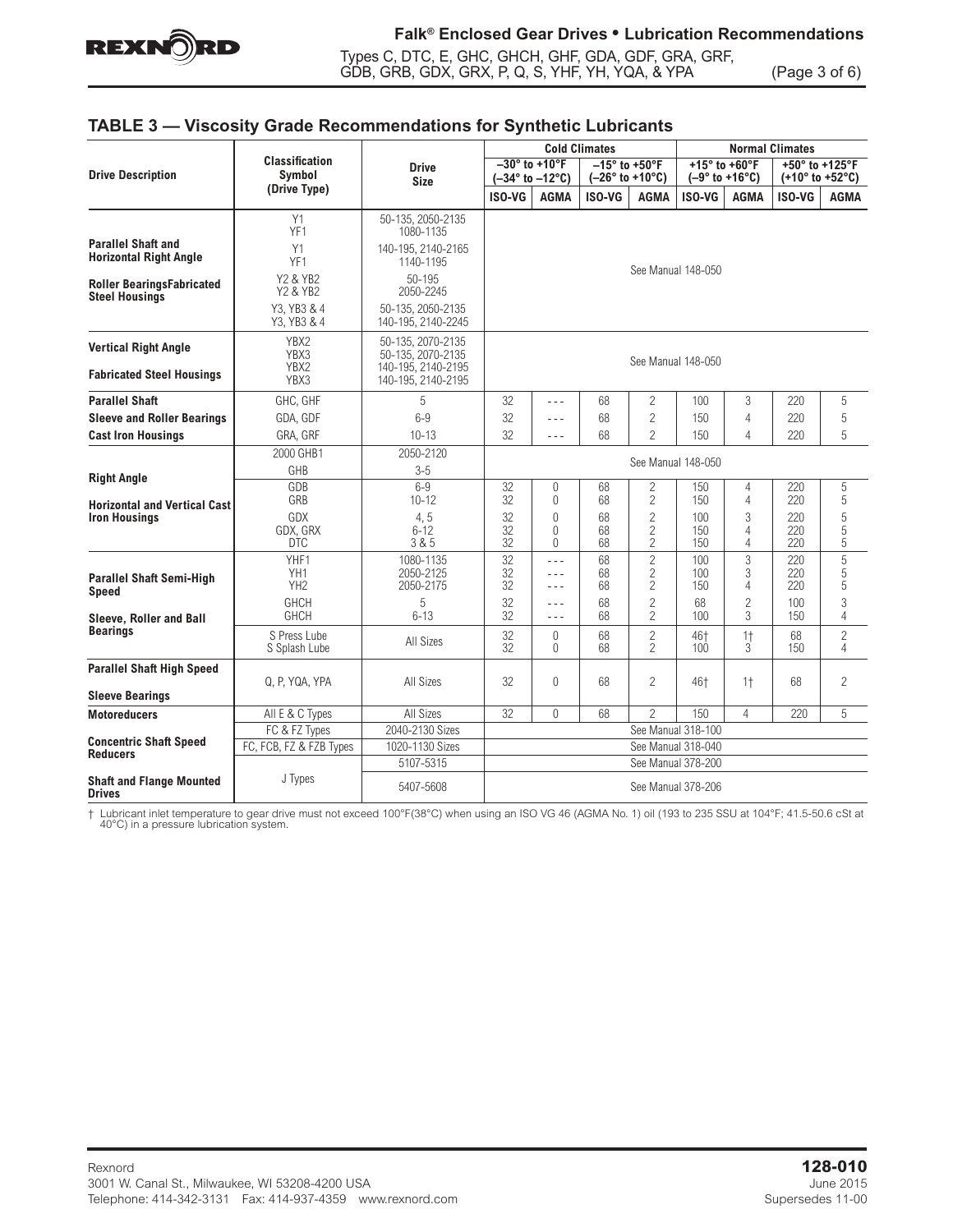

#### **TABLE 4A —Petroleum Based R&O (Rust & Oxidation) Inhibited Lubricants** <sup>s</sup> Maximum operating temperature of lubricants 200°F (93°C)

| <b>ISO Viscosity Grade</b>                                          | 46                                      | 68                                      | 100                                                                                                                                            | 150                                       | 220                                                                   | 320                                                 | 460                                   |
|---------------------------------------------------------------------|-----------------------------------------|-----------------------------------------|------------------------------------------------------------------------------------------------------------------------------------------------|-------------------------------------------|-----------------------------------------------------------------------|-----------------------------------------------------|---------------------------------------|
| <b>AGMA Viscosity Grade</b>                                         |                                         | $\overline{2}$                          | 3                                                                                                                                              | 4                                         | 5                                                                     | 6                                                   | 7                                     |
| Viscosity cSt @ 40°C                                                | 41.4-50.6                               | 61.2-74.8                               | 90-110                                                                                                                                         | 135-165                                   | 198-242                                                               | 288-352                                             | 414-506                               |
| Viscosity SSU @ 100°F                                               | 193-235                                 | 284-347                                 | 417-510                                                                                                                                        | 626-765                                   | 918-1122                                                              | 1335-1632                                           | 1919-2346                             |
| <b>Manufacturer</b>                                                 | <b>Lubricant Name</b>                   | <b>Lubricant Name</b>                   | <b>Lubricant Name</b>                                                                                                                          | <b>Lubricant Name</b>                     | <b>Lubricant Name</b>                                                 | <b>Lubricant Name</b>                               | <b>Lubricant Name</b>                 |
| <b>Castrol Industrial</b><br><b>Lubricants</b>                      | Hyspin AWS 46<br>Castrol Paradene AW 46 | Hyspin AWS 68<br>Castrol Paradene AW 68 | Hyspin AWS 100<br>Castrol Paradene R&O 46 Castrol Paradene R&O 68 Castrol Paradene R&O 100 Castrol Paradene R&O 150<br>Castrol Paradene AW 100 | Hyspin AWS 150<br>Castrol Paradene AW 150 | Hyspin AWS 220<br>Castrol Paradene R&O 220<br>Castrol Paradene AW 220 | Castrol Paradene R&O 320<br>Castrol Paradene AW 320 | Castrol Paradene R&O 460<br>$- - -$   |
| Chevron / Texaco / Caltex                                           | Rando HD 46                             | Rando HD 68                             | Rando HD 100                                                                                                                                   | Rando HD 150                              | Rando HD 220                                                          | Rando HD 320                                        | $\frac{1}{2}$                         |
| Citgo Petroleum Corp.                                               | Pacemaker T 46                          | Pacemaker T 68                          | Pacemaker T 115                                                                                                                                | Pacemaker T 150                           | Pacemaker SD 220                                                      | Pacemaker SD 320                                    | Pacemaker SD 460                      |
| Exxon Mobil / Esso                                                  | DTE Medium                              | DTE Heavy Medium                        | DTE Heavy<br>Vacuoline 525                                                                                                                     | DTE Oil Extra Heavy<br>Vacuoline 528      | DTE Oil BB<br>Vacuoline 533                                           | DTE Oil AA<br>Vacuoline 537                         | DTE Oil HH<br>Vacuoline 546           |
| <b>Petro-Canada Lubricants</b>                                      | TurboFlo R&O 46                         | TurboFlo R&O 68                         | TurboFlo R&O 100                                                                                                                               | TurboFlo R&O 150                          | TurboFlo R&O 220                                                      | TurboFlo R&O 320                                    | $- - -$                               |
| Phillips 66 / Conoco /<br><b>76 Lubricants / Kendall</b>            |                                         |                                         | Multipurpose R&O 46   Multipurpose R&O 68   Multipurpose R&O 100   Multipurpose R&O 150                                                        |                                           | Multipurpose R&O 220                                                  | Multipurpose R&O 320                                | Multipurpose R&O 460                  |
| Shell Oil Co.                                                       | Morlina S2 B 46                         | Morlina S2 B 68                         | Morlina S2 B 100<br>Morlina S2 BA 100                                                                                                          | Morlina S2 B 150<br>Morlina S2 BA 150     | Morlina S2 B 220<br>Morlina S2 BA 220                                 | Morlina S2 B 320<br>Morlina S2 BA 320               | Morlina S2 B 460<br>Morlina S2 BA 460 |
| <b>Total Lubricants USA /</b><br><b>Keystone Div. Penwalt Corp.</b> | - - -                                   | Azolla ZS 68                            | Azolla ZS 100                                                                                                                                  | Cirkan ZS 150                             | Cirkan ZS 220                                                         | Cirkan ZS 320                                       |                                       |
| <b>Whitmore Manufacturing</b><br>Company                            | Hyperion 46                             | Hyperion 68                             | Hyperion 100                                                                                                                                   | Hyperion 150                              | Hyperion 220                                                          | Hyperion 320                                        | Hyperion 460                          |

 $\blacktriangle$  Minimum viscosity index of 90.

■ Kinematic viscosity in units of mm<sup>2</sup>/s is equivalent to cSt (centistokes).

|                                                                        |                       | maximum oporating tomporature or rabifoanto 200 T |                         | $\sim$                  |                         |                         |                         |
|------------------------------------------------------------------------|-----------------------|---------------------------------------------------|-------------------------|-------------------------|-------------------------|-------------------------|-------------------------|
| <b>ISO Viscosity Grade</b>                                             | 46                    | 68                                                | 100                     | 150                     | 220                     | 320                     | 460                     |
| <b>AGMA Viscosity Grade</b>                                            |                       | 2                                                 | 3                       | 4                       | 5                       | 6                       | 7                       |
| Viscosity cSt @ 40°C                                                   | 41.4-50.6             | 61.2-74.8                                         | 90-110                  | 135-165                 | 198-242                 | 288-352                 | 414-506                 |
| Viscosity SSU @ 100°F                                                  | 193-235               | 284-347                                           | 417-510                 | 626-765                 | 918-1122                | 1335-1632               | 1919-2346               |
| <b>Manufacturer</b>                                                    | <b>Lubricant Name</b> | <b>Lubricant Name</b>                             | <b>Lubricant Name</b>   | <b>Lubricant Name</b>   | <b>Lubricant Name</b>   | <b>Lubricant Name</b>   | <b>Lubricant Name</b>   |
| <b>Castrol Industrial</b><br><b>Lubricants</b>                         | Alpha SP 46           | Alpha SP 68                                       | Alpha SP 100            | Alpha SP 150            | Alpha SP 220            | Alpha SP 320            | Alpha SP 460            |
| Chevron / Texaco /                                                     | - - -                 | Meropa 68                                         | Meropa 100              | Meropa 150              | Meropa 220              | Meropa 320              | Meropa 460              |
| Caltex                                                                 | $- - -$               | Ultra Gear 68                                     | $- - -$                 | Ultra Gear 150          | Ultra Gear 220          | Ultra Gear 320          | Ultra Gear 460          |
| Citgo Petroleum Corp.                                                  | $- - -$               | EP Compound 68                                    | EP Compound 100         | EP Compound 150         | EP Compound 220         | EP Compound 320         | EP Compound 460         |
| <b>Exxon Mobil / Esso</b>                                              | ---                   | Mobilgear 600 XP 68                               | Mobilgear 600 XP 100    | Mobilgear 600 XP 150    | Mobilgear 600 XP 220    | Mobilgear 600 XP 320    | Mobilgear 600 XP 460    |
| <b>Fuchs Lubricants</b><br>Company                                     | $- - -$               |                                                   |                         | $- - -$                 | GearMaster CLP Oils 220 | $- - -$                 |                         |
| <b>Kluber Lubrication</b>                                              | Kluberoil GEM 1 N 46  | Kluberoil GEM 1 N 68                              | Kluberoil GEM 1 N 100   | Kluberoil GEM 1 N 150   |                         | $- - -$                 |                         |
| <b>Petro-Canada Lubricants</b>                                         | $- - -$               | Enduratex EP 68                                   | Enduratex EP 100        | Enduratex EP 150        | Enduratex EP 220        | Enduratex EP 320        | Enduratex EP 460        |
| Phillips 66 / Conoco /<br>76 Lubricants / Kendall                      | $- - -$               | Extra Duty Gear Oil 68                            | Extra Duty Gear Oil 100 | Extra Duty Gear Oil 150 | Extra Duty Gear Oil 220 | Extra Duty Gear Oil 320 | Extra Duty Gear Oil 460 |
| Shell Oil Co.                                                          | $\frac{1}{2}$         | Omala S2 G 68                                     | Omala S2 G 100          | Omala S2 G 150          | <b>Omala S2 G 220</b>   | <b>Omala S2 G 320</b>   | <b>Omala S2 G 460</b>   |
| <b>Total Lubricants USA /</b><br><b>Keystone Div. Penwalt</b><br>Corp. | $\frac{1}{2}$         | Carter FP 68                                      | Carter EP 100           | Carter EP 150           | Carter EP 220           | Carter FP 320           | Carter EP 460           |

#### **TABLE 4B — Petroleum Based EP (Extreme Pressure) Lubricants** <sup>s</sup> Maximum operating temperature of lubricants 200°F (93°C)

 $\blacktriangle$  Minimum viscosity index of 90.

 $\blacksquare$  Kinematic viscosity in units of mm<sup>2</sup>/s is equivalent to cSt (centistokes).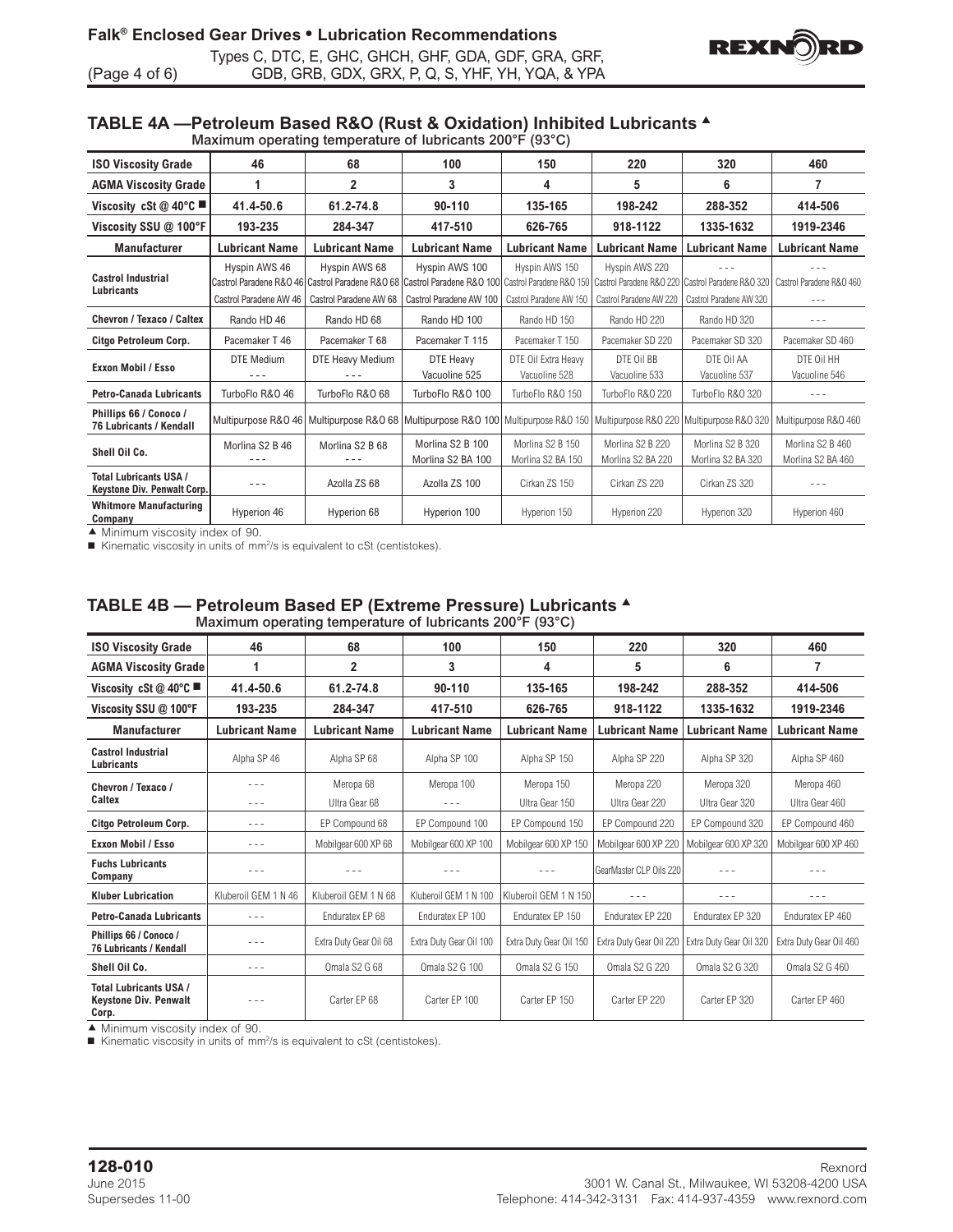

# **Falk® Enclosed Gear Drives • Lubrication Recommendations**

Types C, DTC, E, GHC, GHCH, GHF, GDA, GDF, GRA, GRF, GDB, GRB, GDX, GRX, P, Q, S, YHF, YH, YQA, & YPA (Page 5 of 6)

# **TABLE 5A — Synthetic PAO (Polyalphaolefin) R & O (Rust & Oxidation) Inhibited Lubricants** <sup>s</sup>

| <b>ISO Viscosity Grade</b>                        | 32                    | 46                    | 68                      | 100                      | 150                      | 220                      | 320                      |
|---------------------------------------------------|-----------------------|-----------------------|-------------------------|--------------------------|--------------------------|--------------------------|--------------------------|
| <b>AGMA Viscosity Grade</b>                       | 0                     |                       | 2                       | 3                        | 4                        | 5                        | 6                        |
| Viscosity cSt @ 40°C                              | 28.8-35.2             | 41.4-50.6             | 61.2-74.8               | 90-110                   | 135-165                  | 198-242                  | 288-352                  |
| Viscosity SSU @ 100°F                             | 134-164               | 193-235               | 284-347                 | 417-510                  | 626-765                  | 918-1122                 | 1335-1632                |
| <b>Manufacturer</b>                               | <b>Lubricant Name</b> | <b>Lubricant Name</b> | <b>Lubricant Name</b>   | <b>Lubricant Name</b>    | Lubricant Name           | <b>Lubricant Name</b>    | <b>Lubricant Name</b>    |
| <b>Castrol Industrial</b>                         | Alphasyn T 32         | Alphasyn T 46         | Alphasyn T 68           | Alphasyn T 100           | Alphasyn T 150           | Alphasyn T 220           | Alphasyn T 320           |
| <b>Lubricants</b>                                 | Castrol Isolube 32    | Castrol Isolube 46    | Castrol Isolube 68      | Castrol Isolube 100      | Castrol Isolube 150      | Castrol Isolube 220      | Castrol Isolube 320      |
| <b>Chevron / Texaco / Caltex</b>                  | Cetus HiPerSYN Oil 32 | Cetus HiPerSYN Oil 46 | Cetus HiPerSYN Oil 68   | Cetus HiPerSYN Oil 100   | Cetus HiPerSYN Oil 150   | Cetus HiPerSYN Oil 220   | Cetus HiPerSYN Oil 320   |
| Citgo Petroleum Corp.                             |                       | $- - -$               | CITGEAR Synthetic HT 68 | CITGEAR Synthetic HT 100 | CITGEAR Synthetic HT 150 | CITGEAR Synthetic HT 220 | CITGEAR Synthetic HT 320 |
| Exxon Mobil / Esso                                | Mobil SHC 624         | Mobil SHC 625         | Mobil SHC 626           | Mobil SHC 627            | Mobil SHC 629            | Mobil SHC 630            | Mobil SHC 632            |
| <b>Kluber Lubrication</b>                         |                       | - - -                 | Klubersynth G 4 68      | Klubersynth G 4 100      | Klubersynth G 4 150      | Klubersynth G 4 220      |                          |
| <b>Petro-Canada Lubricants</b>                    | Synduro SHB 32        | Synduro SHB 46        | Synduro SHB 68          |                          | Synduro SHB 150          | Synduro SHB 220          | - - -                    |
| Phillips 66 / Conoco /<br>76 Lubricants / Kendall |                       | - - -                 | Syncon R&O 68           | Syncon R&O 100           | Syncon R&O 150 ●         | Syncon R&O 220 ●         | Syncon R&O 320 ●         |
| Shell Oil Co.                                     | $- - -$               | $- - -$               | Morlina S4 B 68         | Morlina S4 B 100         | Morlina S4 B 150         | Morlina S4 B 220         | Morlina S4 B 320         |

c Minimum viscosity index of 130. Consult lubricant supplier/manufacturer for maximum operating temperature.

 $\blacksquare$  Kinematic viscosity in units of mm<sup>2</sup>/s is equivalent to cSt (centistokes).

 $\bullet$  Minimum viscosity index of 120.

### **TABLE 5B — Synthetic PAO (Polyalphaolefin) EP (Extreme Pressure) Lubricants** <sup>s</sup>

| <b>ISO Viscosity Grade</b>                               | 32                                                                                                                                                                                                                                                                                                                                                                                           | 46                       | 68                    | 100                                                          | 150                                       | 220                                       | 320                                       |
|----------------------------------------------------------|----------------------------------------------------------------------------------------------------------------------------------------------------------------------------------------------------------------------------------------------------------------------------------------------------------------------------------------------------------------------------------------------|--------------------------|-----------------------|--------------------------------------------------------------|-------------------------------------------|-------------------------------------------|-------------------------------------------|
| <b>AGMA Viscosity Grade</b>                              | 0                                                                                                                                                                                                                                                                                                                                                                                            | 1                        | $\overline{2}$        | 3                                                            | 4                                         | 5                                         | 6                                         |
| Viscosity cSt @ 40°C                                     | 28.8-35.2                                                                                                                                                                                                                                                                                                                                                                                    | 41.4-50.6                | 61.2-74.8             | 90-110                                                       | 135-165                                   | 198-242                                   | 288-352                                   |
| Viscosity SSU @ 100°F                                    | 134-164                                                                                                                                                                                                                                                                                                                                                                                      | 193-235                  | 284-347               | 417-510                                                      | 626-765                                   | 918-1122                                  | 1335-1632                                 |
| <b>Manufacturer</b>                                      | Lubricant  <br><b>Name</b>                                                                                                                                                                                                                                                                                                                                                                   | Lubricant<br><b>Name</b> | <b>Lubricant Name</b> | <b>Lubricant Name</b>                                        | <b>Lubricant Name</b>                     | <b>Lubricant Name</b>                     | <b>Lubricant Name</b>                     |
| <b>Castrol Industrial</b><br>Lubricants                  | $\frac{1}{2} \frac{1}{2} \frac{1}{2} \frac{1}{2} \frac{1}{2} \frac{1}{2} \frac{1}{2} \frac{1}{2} \frac{1}{2} \frac{1}{2} \frac{1}{2} \frac{1}{2} \frac{1}{2} \frac{1}{2} \frac{1}{2} \frac{1}{2} \frac{1}{2} \frac{1}{2} \frac{1}{2} \frac{1}{2} \frac{1}{2} \frac{1}{2} \frac{1}{2} \frac{1}{2} \frac{1}{2} \frac{1}{2} \frac{1}{2} \frac{1}{2} \frac{1}{2} \frac{1}{2} \frac{1}{2} \frac{$ | $- - -$                  | Castrol Isolube EP 68 | Castrol Isolube EP 100                                       | Alphasyn EP 150<br>Castrol Isolube EP 150 | Alphasyn EP 220<br>Castrol Isolube EP 220 | Alphasyn EP 320<br>Castrol Isolube EP 320 |
| Chevron / Texaco /<br>Caltex                             | $- - -$                                                                                                                                                                                                                                                                                                                                                                                      | $- - -$                  |                       |                                                              | Tegra Synthetic Gear Lubricant 150        | Tegra Synthetic Gear Lubricant 220        | Tegra Synthetic Gear Lubricant 320        |
| Citgo Petroleum Corp.                                    | $\frac{1}{2} \frac{1}{2} \frac{1}{2} \frac{1}{2} \frac{1}{2} \frac{1}{2} \frac{1}{2} \frac{1}{2} \frac{1}{2} \frac{1}{2} \frac{1}{2} \frac{1}{2} \frac{1}{2} \frac{1}{2} \frac{1}{2} \frac{1}{2} \frac{1}{2} \frac{1}{2} \frac{1}{2} \frac{1}{2} \frac{1}{2} \frac{1}{2} \frac{1}{2} \frac{1}{2} \frac{1}{2} \frac{1}{2} \frac{1}{2} \frac{1}{2} \frac{1}{2} \frac{1}{2} \frac{1}{2} \frac{$ | $- - -$                  |                       | CITGEAR Synthetic EP Gear 68   CITGEAR Synthetic EP Gear 100 | CITGEAR Synthetic EP Gear 150             | CITGEAR Synthetic EP Gear 220             | CITGEAR Synthetic EP Gear 320             |
| Exxon Mobil / Esso                                       | $\frac{1}{2} \frac{1}{2} \frac{1}{2} \frac{1}{2} \frac{1}{2} \frac{1}{2} \frac{1}{2} \frac{1}{2} \frac{1}{2} \frac{1}{2} \frac{1}{2} \frac{1}{2} \frac{1}{2} \frac{1}{2} \frac{1}{2} \frac{1}{2} \frac{1}{2} \frac{1}{2} \frac{1}{2} \frac{1}{2} \frac{1}{2} \frac{1}{2} \frac{1}{2} \frac{1}{2} \frac{1}{2} \frac{1}{2} \frac{1}{2} \frac{1}{2} \frac{1}{2} \frac{1}{2} \frac{1}{2} \frac{$ | - - -                    | - - -                 | $- - -$                                                      | Mobil SHC Gear 150                        | Mobil SHC Gear 220                        | Mobil SHC Gear 320                        |
| <b>Fuchs Lubricants</b><br>Company                       | - - -                                                                                                                                                                                                                                                                                                                                                                                        | - - -                    | .                     |                                                              |                                           | Renolin Unisyn CLP 220                    | Renolin Unisyn CLP 320                    |
| <b>Kluber Lubrication</b>                                | $- - -$                                                                                                                                                                                                                                                                                                                                                                                      | $- - -$                  | - - -                 |                                                              | Klubersynth EG 4 150                      | Klubersynth EG 4 220                      | Klubersynth EG 4 320                      |
| <b>Petro-Canada Lubricants</b>                           | $- - -$                                                                                                                                                                                                                                                                                                                                                                                      | - - -                    | .                     | $- - -$                                                      | Enduratex Synthetic EP 150                | Enduratex Synthetic EP 220                | Enduratex Synthetic EP 320                |
| Phillips 66 / Conoco /<br><b>76 Lubricants / Kendall</b> | $\frac{1}{2} \frac{1}{2} \frac{1}{2} \frac{1}{2} \frac{1}{2} \frac{1}{2} \frac{1}{2} \frac{1}{2} \frac{1}{2} \frac{1}{2} \frac{1}{2} \frac{1}{2} \frac{1}{2} \frac{1}{2} \frac{1}{2} \frac{1}{2} \frac{1}{2} \frac{1}{2} \frac{1}{2} \frac{1}{2} \frac{1}{2} \frac{1}{2} \frac{1}{2} \frac{1}{2} \frac{1}{2} \frac{1}{2} \frac{1}{2} \frac{1}{2} \frac{1}{2} \frac{1}{2} \frac{1}{2} \frac{$ | $- - -$                  | - - -                 | $- - -$                                                      | Syncon EP Plus Gear Oil 150               | Syncon EP Plus Gear Oil 220               | Syncon EP Plus Gear Oil 320               |
| Shell Oil Co.                                            | $\frac{1}{2} \frac{1}{2} \frac{1}{2} \frac{1}{2} \frac{1}{2} \frac{1}{2} \frac{1}{2} \frac{1}{2} \frac{1}{2} \frac{1}{2} \frac{1}{2} \frac{1}{2} \frac{1}{2} \frac{1}{2} \frac{1}{2} \frac{1}{2} \frac{1}{2} \frac{1}{2} \frac{1}{2} \frac{1}{2} \frac{1}{2} \frac{1}{2} \frac{1}{2} \frac{1}{2} \frac{1}{2} \frac{1}{2} \frac{1}{2} \frac{1}{2} \frac{1}{2} \frac{1}{2} \frac{1}{2} \frac{$ | $- - -$                  | Omala S4 GX 68        | $- - -$                                                      | Omala S4 GX 150                           | Omala S4 GX 220                           | Omala S4 GX 320                           |
| <b>Whitmore Mfg. Company</b>                             | $\frac{1}{2} \frac{1}{2} \frac{1}{2} \frac{1}{2} \frac{1}{2} \frac{1}{2} \frac{1}{2} \frac{1}{2} \frac{1}{2} \frac{1}{2} \frac{1}{2} \frac{1}{2} \frac{1}{2} \frac{1}{2} \frac{1}{2} \frac{1}{2} \frac{1}{2} \frac{1}{2} \frac{1}{2} \frac{1}{2} \frac{1}{2} \frac{1}{2} \frac{1}{2} \frac{1}{2} \frac{1}{2} \frac{1}{2} \frac{1}{2} \frac{1}{2} \frac{1}{2} \frac{1}{2} \frac{1}{2} \frac{$ | $- - -$                  |                       |                                                              | Decathlon HD 150                          | Decathlon HD 220                          | Decathlon HD 320                          |

c Minimum viscosity index of 130. Consult lubricant supplier/manufacturer for maximum operating temperature.

■ Kinematic viscosity in units of mm<sup>2</sup>/s is equivalent to cSt (centistokes).

### **LUBRICANT ANALYSIS AND CHANGES**

OIL ANALYSIS REPORT — Checking oil condition at regular intervals is recommended. Analyze oil samples approximately every 1000 hours for petroleum lubricants or every 3000 hours for synthetic lubricants. In the absence of more specific limits, the guidelines listed below may be used to indicate when to change petroleum or polyalphaolefin type synthetic lubricants:

- 1. Water content is greater than 500 ppm (parts per million) (0.05%).
- 2. Iron content exceeds 150 ppm.
- 3. Silicon (dust/dirt) exceeds 25 ppm, above reference sample from new oil container.